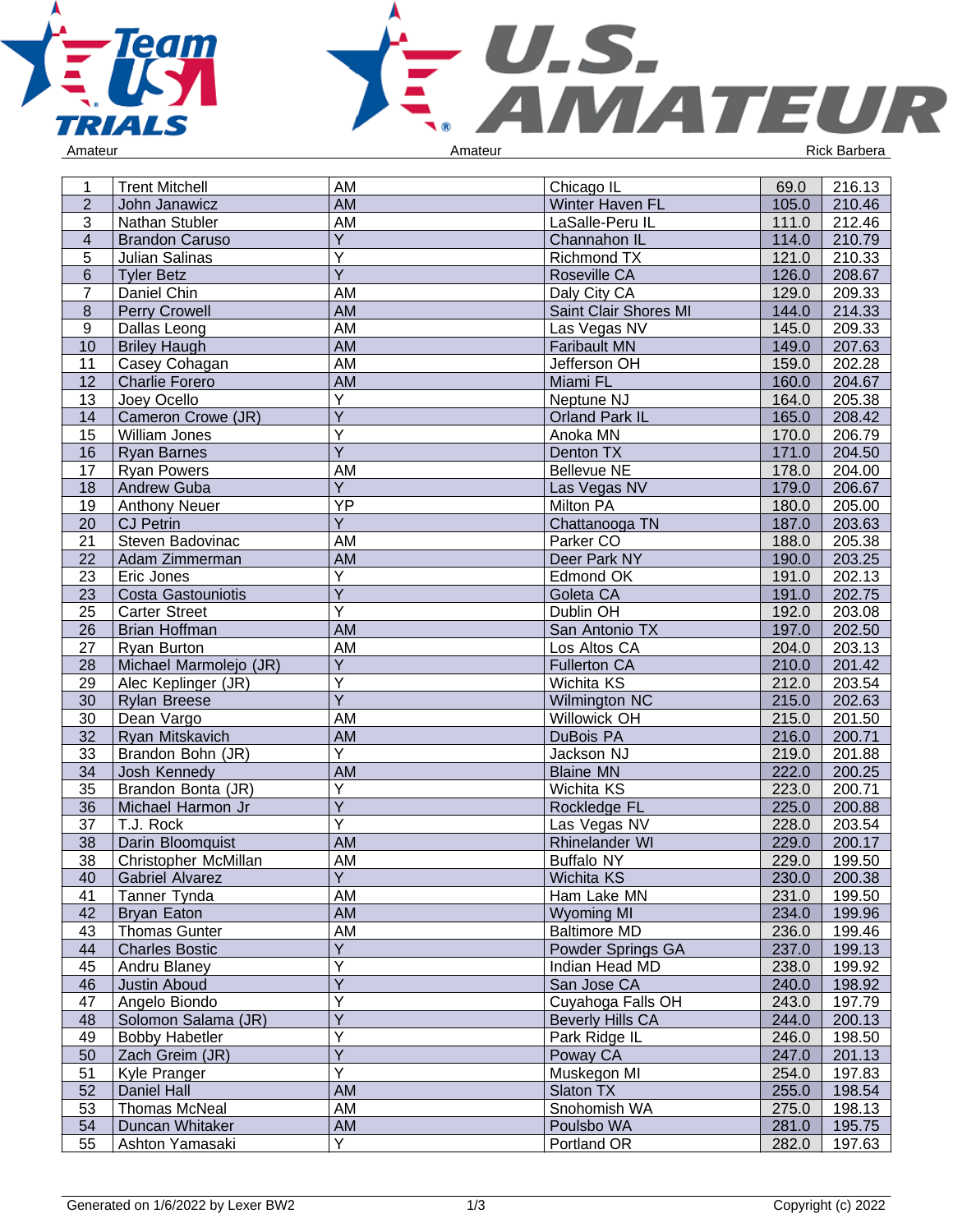



| 56  | Thomas Burns Jr        | Y                       | Voorhees NJ            | 283.0 | 194.75 |
|-----|------------------------|-------------------------|------------------------|-------|--------|
| 57  | Jake Feher             | Ý                       | Levitton PA            | 289.0 | 186.00 |
| 58  | Silas Lira             | Y                       | <b>Tampa FL</b>        | 294.0 | 195.08 |
| 59  | Ronnie Fujita          | AM                      | Richmond CA            | 296.0 | 195.58 |
| 59  | <b>Chasten Pojas</b>   | Y                       | Wahiawa HI             | 296.0 | 195.83 |
| 61  | Parker Laubach         | Ý                       | Bethlehem PA           | 297.0 | 195.13 |
| 62  | Justin Bohn            | Ÿ                       | Jackson NJ             | 298.0 | 194.17 |
| 62  | Anthony Desko          | Y                       | Parkville MO           | 298.0 | 195.21 |
| 64  | <b>Tyler Keller</b>    | $\overline{\mathsf{Y}}$ | <b>Hialeah FL</b>      | 301.0 | 194.42 |
| 65  | <b>Harley Shene</b>    | Ÿ                       | San Jose CA            | 306.0 | 195.21 |
| 66  | <b>Timothy Smith</b>   | <b>AM</b>               | Las Vegas NV           | 314.0 | 182.28 |
| 67  | John Banfield          | Υ                       | Odenton MD             | 317.0 | 193.83 |
| 68  | Andrew Kearney         | Υ                       | <b>Austin TX</b>       | 318.0 | 193.46 |
| 69  | <b>Garrett Andrus</b>  | $\overline{Y}$          | <b>Austin TX</b>       | 321.0 | 193.42 |
| 70  | Joshua Zilk            | AM                      | Virginia Beach VA      | 326.0 | 193.33 |
| 71  | <b>Garrett Lee</b>     | $\overline{Y}$          | Montebello CA          | 327.0 | 192.25 |
| 72  | <b>Brandon Brown</b>   | <b>AM</b>               | Ham Lake MN            | 330.0 | 193.17 |
| 73  | Nate Purches           | $\overline{Y}$          | Marlborough MA         | 332.0 | 192.25 |
| 74  | Brian DeLuisa-Anderson | $\overline{Y}$          | Gladstone OR           | 341.0 | 191.00 |
| 75  | Sebastian Beth         | Ý                       | Sturtevant WI          | 342.0 | 190.75 |
| 76  | Quentin Alexander      | $\overline{Y}$          | <b>Bradenton FL</b>    | 348.0 | 191.13 |
| 77  | <b>Cerell Cardines</b> | AM                      | Las Vegas NV           | 351.0 | 191.21 |
| 78  | Robert Gotterbarn      | <b>AM</b>               | Garden City NY         | 353.0 | 190.75 |
| 79  | Quinn Sheehy           | AM                      | Sun Prairie WI         | 356.0 | 189.96 |
| 79  | Jerry Jennings         | <b>AM</b>               | Yakima WA              | 356.0 | 190.17 |
| 81  | Seth Gass              | AM                      | Dix IL                 | 357.0 | 190.42 |
| 82  | Leonard Peach          | <b>AM</b>               | Bend OR                | 359.0 | 190.38 |
| 83  | Joshua Collins         | Y                       | Davenport IA           | 362.0 | 192.33 |
| 84  | <b>Andrew Sacks</b>    | $\overline{Y}$          | Vandalia OH            | 364.0 | 189.96 |
| 85  | Kolby Bennett          | Ý                       | Lebanon PA             | 375.0 | 188.92 |
| 86  | Joseph Justinger       | $\overline{Y}$          | Painesville OH         | 376.0 | 188.75 |
| 87  | Jace Meyer             | AM                      | Monticello IA          | 377.0 | 186.63 |
| 88  | Jacob Frazier          | Υ                       | Vancouver WA           | 378.0 | 188.92 |
| 88  | Charles Wilken         | Υ                       | Fort Mill SC           | 378.0 | 187.75 |
| 88  | Jeremy Kinealy         | $\overline{\mathsf{Y}}$ | St. Louis MO           | 378.0 | 189.33 |
| 91  | Dylan Hanson           | AM                      | Maple Grove MN         | 379.0 | 189.50 |
| 91  | Donovan Thomas         | <b>AM</b>               | Longmont CO            | 379.0 | 188.88 |
| 93  | Cayleb Carey           | Υ                       | Hobart IN              | 381.0 | 187.00 |
| 94  | <b>Nolan Walters</b>   | $\overline{Y}$          | <b>Garland TX</b>      | 387.0 | 188.38 |
| 95  | Noah Samuels           | $\overline{Y}$          | Canton MI              | 392.0 | 188.58 |
| 96  | EJ Baradas             | <b>AM</b>               | Roseville CA           | 399.0 | 185.08 |
| 96  | <b>Brendan Holl</b>    | AM                      | Sauk City WI           | 399.0 | 186.29 |
| 98  | Jacob White            | Υ                       | <b>Brighton CO</b>     | 403.0 | 186.79 |
| 99  | Rory Clark             | Υ                       | Muskego WI             | 407.0 | 186.42 |
| 99  | James Stewart          | $\overline{Y}$          | Roscoe IL              | 407.0 | 186.21 |
| 101 | Cody Stevens           | Y                       | Miami FL               | 415.0 | 185.29 |
| 102 | <b>Richard Diercks</b> | <b>AM</b>               | Marion IA              | 427.0 | 185.38 |
| 103 | Robert Altieri         | AM                      | Vancouver WA           | 430.0 | 183.08 |
| 104 | Alexander Horton       | $\overline{Y}$          | Douglassville PA       | 431.0 | 183.83 |
| 105 | Joshua Green           | $\overline{\mathsf{Y}}$ | Baton Rouge LA         | 433.0 | 185.33 |
| 106 | Andres Baculi          | <b>AM</b>               | <b>Grand Rapids MI</b> | 437.0 | 183.96 |
| 107 | Anthony Mastroianni    | Υ                       | <b>Brooklyn NY</b>     | 442.0 | 182.96 |
| 108 | Jace Goedel            | Y                       | Saint Francis MN       | 443.0 | 183.83 |
| 109 | Devin Dowdle           | Υ                       | Pelham AL              | 445.0 | 181.63 |
| 110 | <b>Brendan Carney</b>  | $\overline{Y}$          | Oviedo FL              | 451.0 | 183.17 |